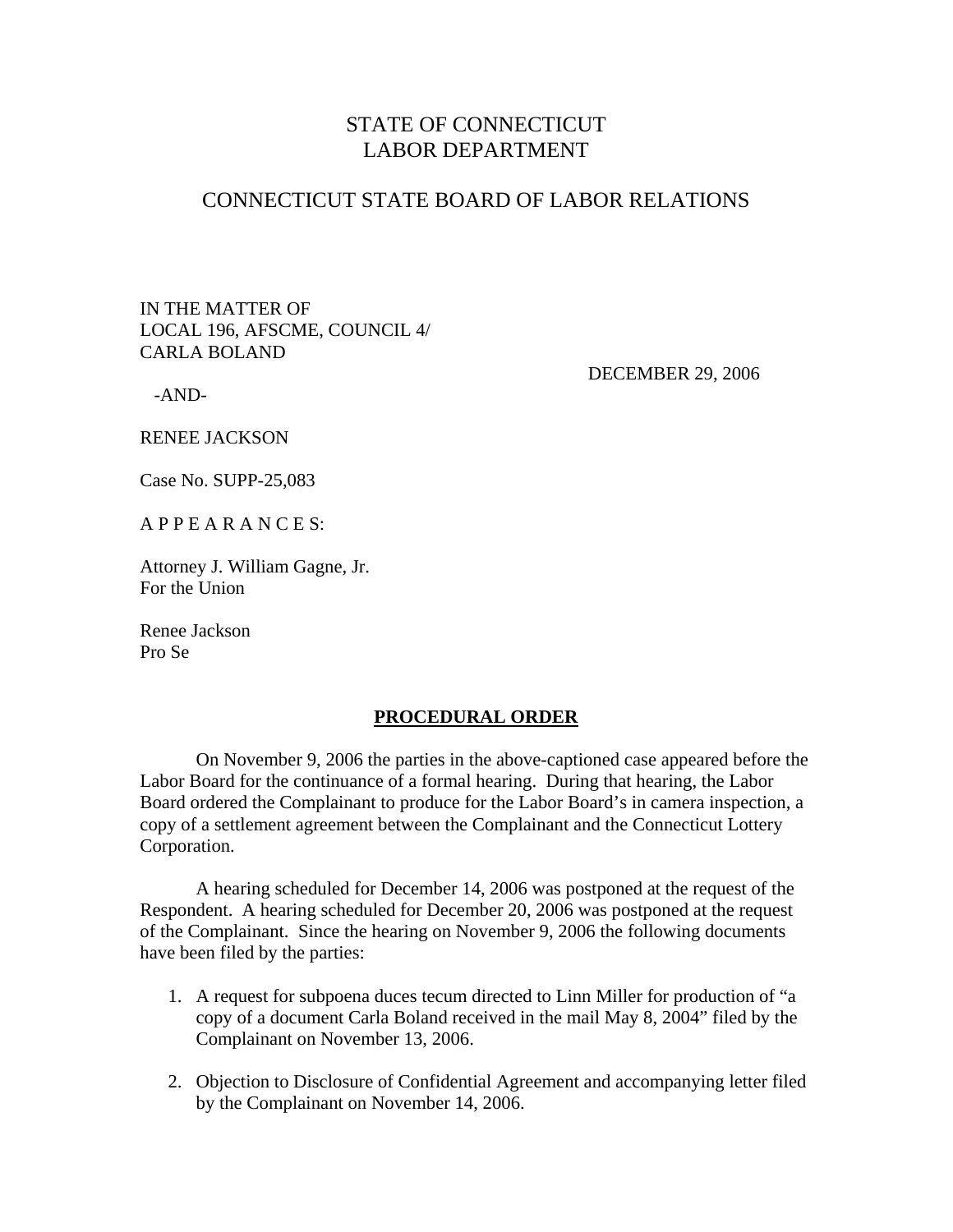- 3. A request for a subpoena duces tecum directed to Carla Boland for production of "a copy of the letter Carla Boland received in the mail May 8, 2004 and/or any correspondence Carla Boland received in the mail during the last week of April 2004 and/or the first two weeks of May 2004 provided to Linn Miller regarding any matter concerning either Renee Jackson and/or the charges pending against Ms. Boland before the AFSCME Judicial Panel" filed by the Complainant on November 21, 2006.
- 4. A request for a subpoena directed to Kelly Cashman filed by the Complainant on December 1, 2006.
- 5. Request to compel production of any items held in abeyance from the subpoena dated July 20, 2006 directed to the Connecticut Lottery Corporation, filed by the Complainant on December 20, 2006 and December 21, 2006.
- 6. Response to Complainant's Objection to Disclosure of Confidential Agreement filed by the Respondent on December 15, 2006.
- 7. Request to amend complaint to add Linn Miller as a respondent filed by the Complainant on December 15, 2006.
- 8. Response to Respondent's Response to Objection to Disclosure of Confidential Agreement filed by the Complainant on December 22, 2006.
- 9. Request to "re-issue" subpoena directed to Deborah Austin filed by the Complainant on December 22, 2006.
- 10. Request for subpoena duces tecum directed to the Connecticut Lottery Corporation for production of "a copy of any agreement(s) entered into in 2004 between the CT Lottery Corporation and Renee Jackson regarding the disposition of Renee Jackson's employment" and for the appearance of "any individual who has knowledge of and is able to provide testimony about the purported 2004 "confidential " settlement agreement supposedly entered into between the CT Lottery Corporation and Renee Jackson. If this agreement exists, this same individual must have the legal ability to authorize, in writing, the release of this purported agreement to the State Board of Labor Relations" filed by the Complainant on December 26, 2006.

Having fully considered the requests and arguments of the parties on all the above matters and to ensure orderly progress of the hearing in this matter, we issue the following order.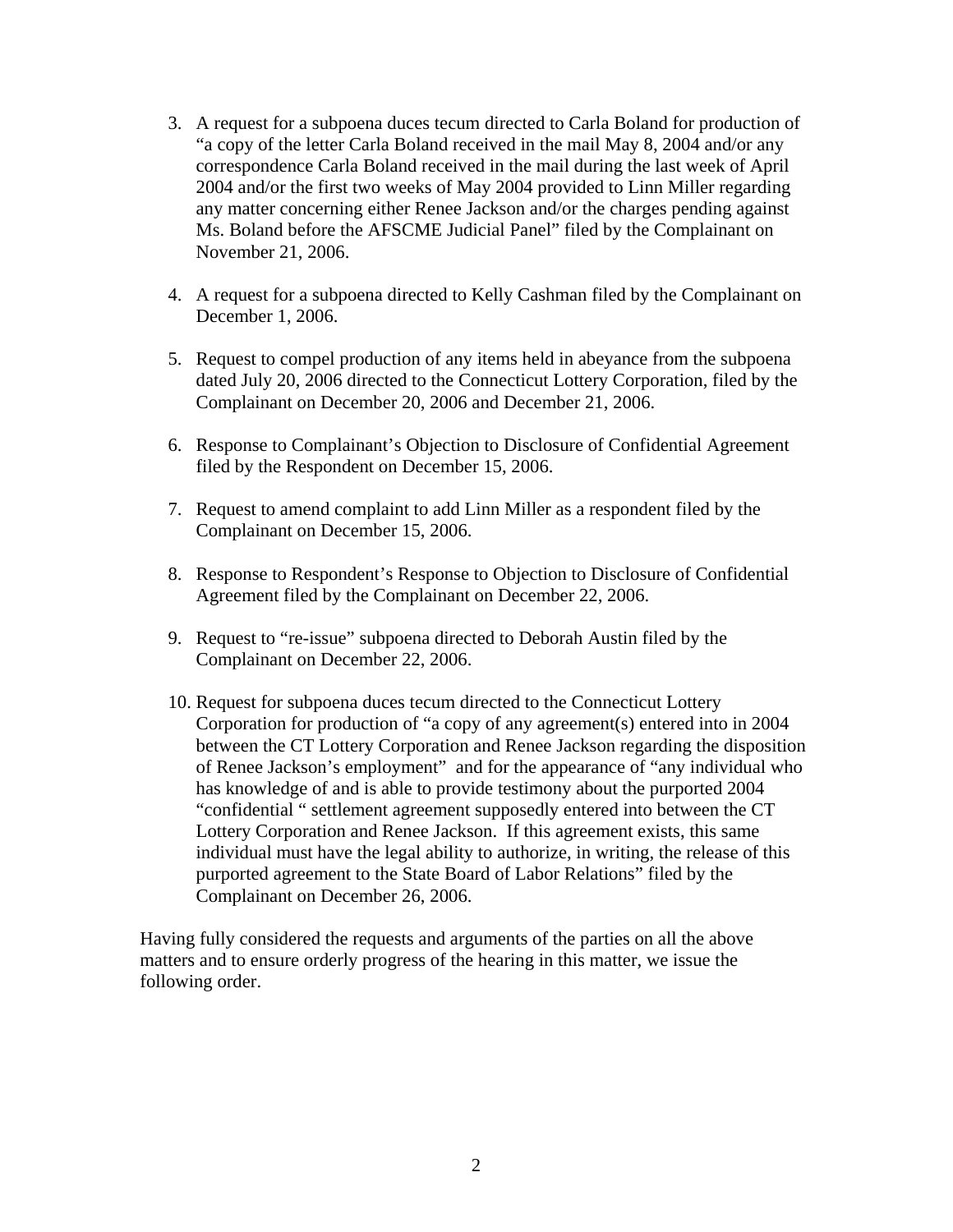### **ORDER**

 By virtue of and pursuant to the powers vested in the Connecticut State Board of Labor Relations by the State Employee Relations Act, it is hereby **ORDERED** that:

- 1. The Complainant's request for a subpoena directed to Linn Miller filed on November 13, 2006 is DENIED. The same information has been requested in a subpoena directed to Carla Boland.
- 2. The Complainant's Objection to Disclosure of Confidential Agreement is OVERRULLED. The Complainant is ordered to produce the agreement for in camera inspection by the Labor Board on January 4, 2007.
- 3. The Complainant's request for a subpoena directed to Carla Boland filed on November 21, 2006 is GRANTED. Said subpoena has been issued to the Complainant under separate cover.
- 4. The Complainant's request for a subpoena directed to Kelly Cashman filed on December 1, 2006 is GRANTED. Said subpoena has been issued to the Complainant under separate cover.
- 5. The Complainant's request to compel production of any items held in abeyance from the subpoena dated July 20, 2006 directed to the Connecticut Lottery Corporation, filed on December 20 and 21, 2006 is DENIED.
- 6. The Complainant's request to amend the complaint to add individual Linn Miller as a respondent is DENIED.
- 7. The Complainant's request to "re-issue" a subpoena directed to Deborah Austin filed on December 22, 2006 is DENIED. The record contains no information regarding a previous subpoena for this individual.
- 8. The Complainant's request for a subpoena duces tecum directed to the Connecticut Lottery Corporation as described in this order is DENIED.
- 9. The Complainant is ordered to appear at the hearing on January 4, 2007 prepared to testify regarding the complaint in Case No. SUPP-25,083.
- 10. No postponement requests will be granted to either party regarding the hearing scheduled for January 4, 2007.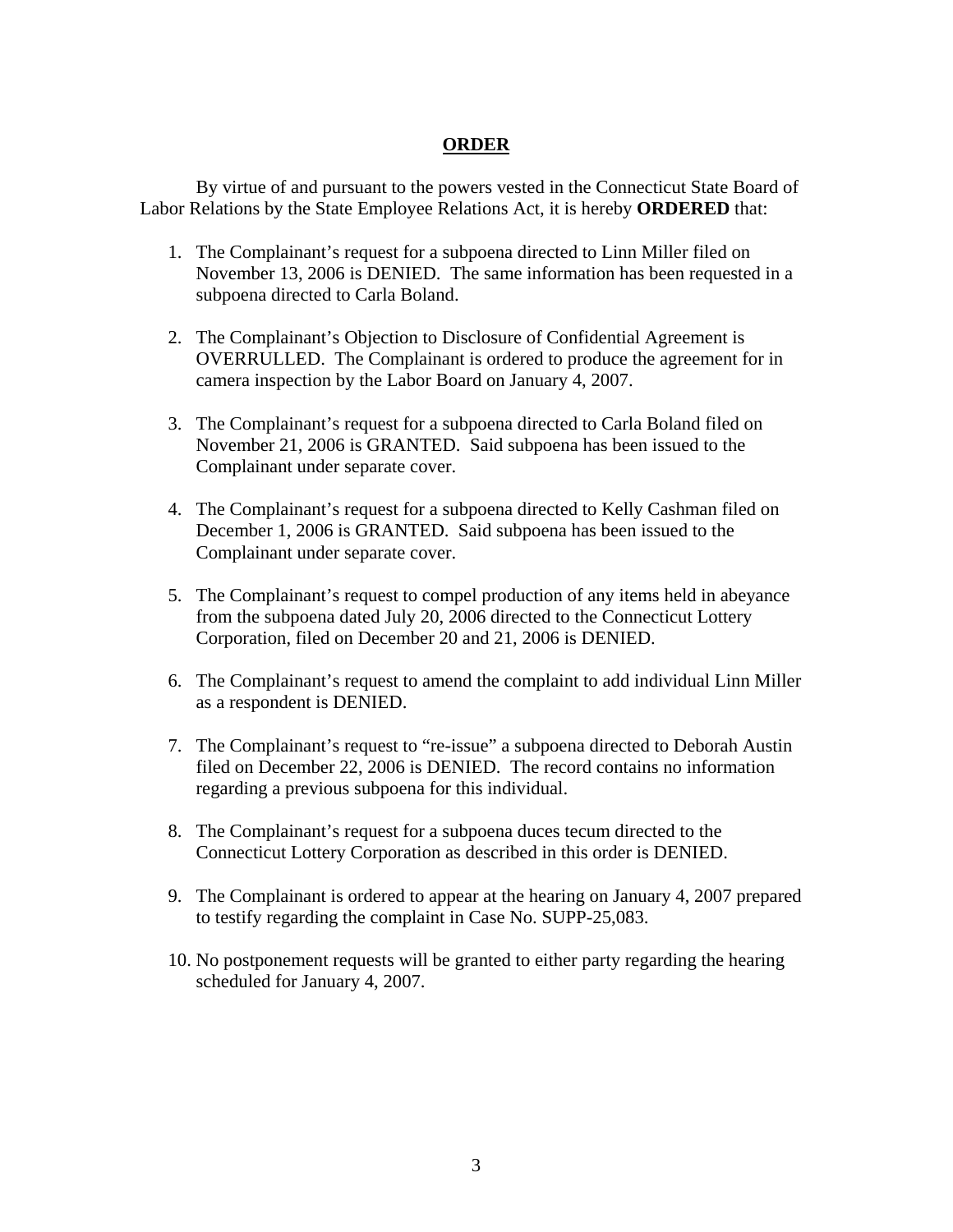# CONNECTICUT STATE BOARD OF LABOR RELATIONS

 John W. Moore, Jr. John W. Moore, Jr. Chairman

> Patricia V. Low Patricia V. Low Board Member

 Wendella A. Battey Wendella A. Battey Board Member